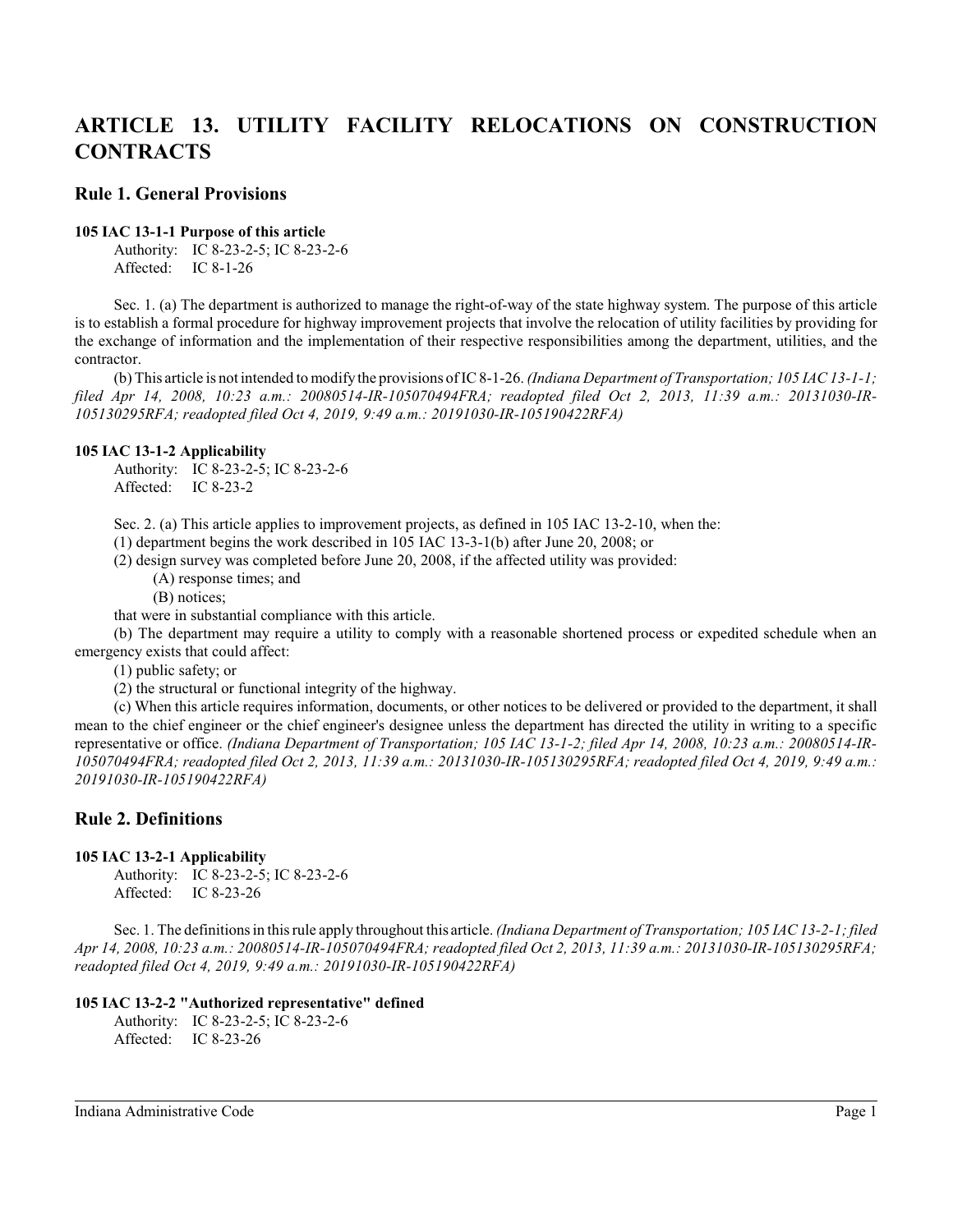#### UTILITY FACILITY RELOCATIONS ON CONSTRUCTION CONTRACTS

Sec. 2. "Authorized representative" means the person named by the utility as its designated contact person. *(Indiana Department of Transportation; 105 IAC 13-2-2; filed Apr 14, 2008, 10:23 a.m.: 20080514-IR-105070494FRA; readopted filed Oct 2, 2013, 11:39 a.m.: 20131030-IR-105130295RFA; readopted filed Oct 4, 2019, 9:49 a.m.: 20191030-IR-105190422RFA)*

#### **105 IAC 13-2-3 "Compensable work" defined**

Authority: IC 8-23-2-5; IC 8-23-2-6 Affected: IC 8-23-26

Sec. 3. "Compensable work" means facility relocation for which the department will reimburse the utility under Indiana law. *(Indiana Department of Transportation; 105 IAC 13-2-3; filed Apr 14, 2008, 10:23 a.m.: 20080514-IR-105070494FRA; readopted filed Oct 2, 2013, 11:39 a.m.: 20131030-IR-105130295RFA; readopted filed Oct 4, 2019, 9:49 a.m.: 20191030-IR-105190422RFA)*

#### **105 IAC 13-2-4 "Contractor" defined**

Authority: IC 8-23-2-5; IC 8-23-2-6 Affected: IC 8-23-26

Sec. 4. "Contractor" means the person or entity that enters into a contract with the department for an improvement project. *(Indiana Department of Transportation; 105 IAC 13-2-4; filed Apr 14, 2008, 10:23 a.m.: 20080514-IR-105070494FRA; readopted filed Oct 2, 2013, 11:39 a.m.: 20131030-IR-105130295RFA; readopted filed Oct 4, 2019, 9:49 a.m.: 20191030-IR-105190422RFA)*

#### **105 IAC 13-2-5 "Day" defined**

Authority: IC 8-23-2-5; IC 8-23-2-6 Affected: IC 8-23-26

Sec. 5. "Day" means any calendar day of the year. If more than one (1) day, the term includes any consecutive day or days of any year or years. *(Indiana Department of Transportation; 105 IAC 13-2-5; filed Apr 14, 2008, 10:23 a.m.: 20080514-IR-105070494FRA; readopted filed Oct 2, 2013, 11:39 a.m.: 20131030-IR-105130295RFA; readopted filed Oct 4, 2019, 9:49 a.m.: 20191030-IR-105190422RFA)*

#### **105 IAC 13-2-6 "Department" defined**

Authority: IC 8-23-2-5; IC 8-23-2-6 Affected: IC 8-23-26

Sec. 6. "Department" means the Indiana department of transportation (INDOT) or any agent that:

(1) INDOT has authorized through written or electronic communication; and

(2) is acting on behalf of the department.

*(Indiana Department of Transportation; 105 IAC 13-2-6; filed Apr 14, 2008, 10:23 a.m.: 20080514-IR-105070494FRA; readopted filed Oct 2, 2013, 11:39 a.m.: 20131030-IR-105130295RFA; readopted filed Oct 4, 2019, 9:49 a.m.: 20191030-IR-105190422RFA)*

#### **105 IAC 13-2-7 "Facility" defined**

Authority: IC 8-23-2-5; IC 8-23-2-6 Affected: IC 8-23-26

Sec. 7. "Facility" shall include all privately, municipally, publicly, or cooperatively owned systems for supplying: (1) communications;

(2) power;

(3) light;

(4) heat;

(5) electricity;

(6) gas;

Indiana Administrative Code Page 2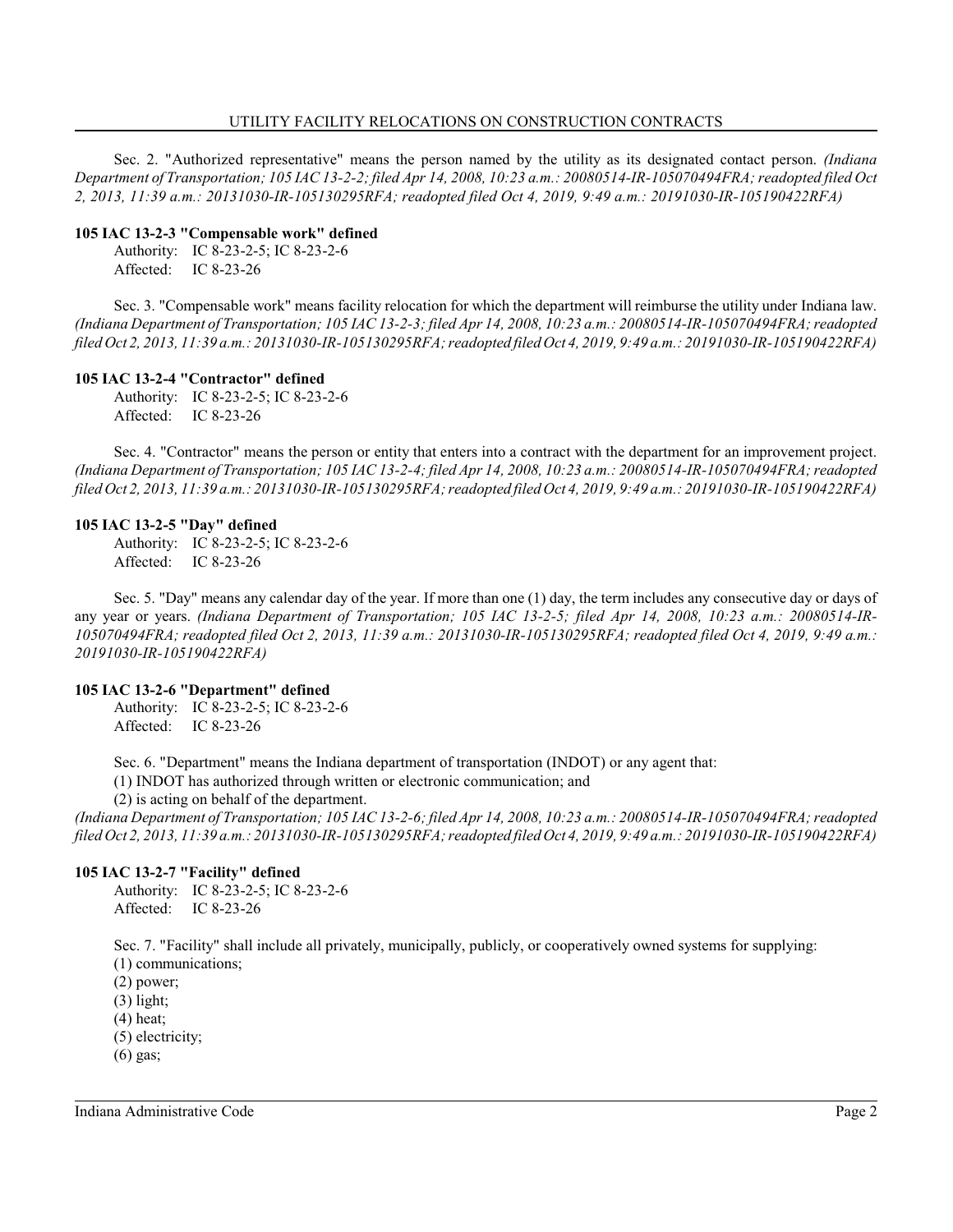(7) water; (8) pipeline;

(9) sewer;

(10) sewage disposal;

(11) drain; or

(12) like;

service, directly or indirectly, to the public. The termincludes cable television systems. *(Indiana Department of Transportation; 105 IAC 13-2-7; filed Apr 14, 2008, 10:23 a.m.: 20080514-IR-105070494FRA; readopted filed Oct 2, 2013, 11:39 a.m.: 20131030-IR-105130295RFA; readopted filed Oct 4, 2019, 9:49 a.m.: 20191030-IR-105190422RFA)*

# **105 IAC 13-2-8 "Facility relocation" defined**

Authority: IC 8-23-2-5; IC 8-23-2-6 Affected: IC 8-23-26

Sec. 8. "Facility relocation" means any activity involving a facility that is needed for an improvement project including, but not limited to, the following:

(1) Abandoning.

(2) Altering.

(3) Deactivating.

- (4) Installing.
- (5) Maintaining.
- (6) Modifying.
- (7) Moving.
- (8) Removing.
- (9) Supporting.

*(Indiana Department of Transportation; 105 IAC 13-2-8; filed Apr 14, 2008, 10:23 a.m.: 20080514-IR-105070494FRA; readopted filed Oct 2, 2013, 11:39 a.m.: 20131030-IR-105130295RFA; readopted filed Oct 4, 2019, 9:49 a.m.: 20191030-IR-105190422RFA)*

## **105 IAC 13-2-9 "Highway" defined**

Authority: IC 8-23-2-5; IC 8-23-2-6 Affected: IC 8-23-26

Sec. 9. "Highway" means any roadway:

(1) under the jurisdiction of the department; or

(2) where an improvement project is planned.

*(Indiana Department of Transportation; 105 IAC 13-2-9; filed Apr 14, 2008, 10:23 a.m.: 20080514-IR-105070494FRA; readopted filed Oct 2, 2013, 11:39 a.m.: 20131030-IR-105130295RFA; readopted filed Oct 4, 2019, 9:49 a.m.: 20191030-IR-105190422RFA)*

## **105 IAC 13-2-10 "Improvement project" defined**

Authority: IC 8-23-2-5; IC 8-23-2-6 Affected: IC 8-23-26

Sec. 10. "Improvement project" means the construction, reconstruction, rehabilitation, and process incidental to building, fabricating, or bettering any of the following:

(1) A state, United States, or interstate route.

(2) Projects within the state parks or other roadways the department is required by statute to build and maintain.

(3) A local project administered by the department.

(4) A project on the state highway system administered by a local authority.

The termdoes not include routine maintenance. *(Indiana Department of Transportation; 105 IAC 13-2-10; filed Apr 14, 2008, 10:23 a.m.: 20080514-IR-105070494FRA; readopted filed Oct 2, 2013, 11:39 a.m.: 20131030-IR-105130295RFA; readopted filed Oct*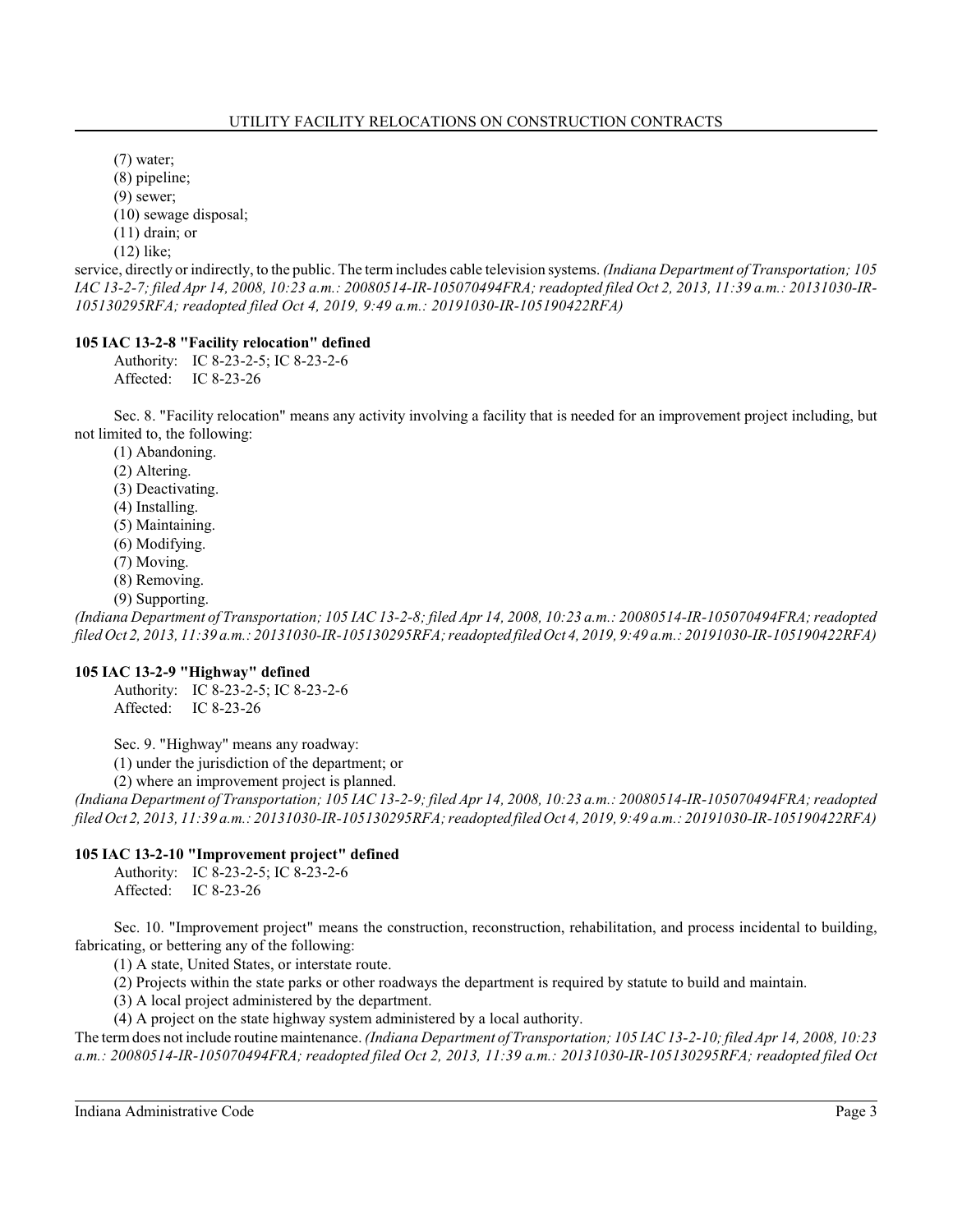*4, 2019, 9:49 a.m.: 20191030-IR-105190422RFA)*

## **105 IAC 13-2-11 "Initial notice" defined**

Authority: IC 8-23-2-5; IC 8-23-2-6 Affected: IC 8-23-26

Sec. 11. "Initial notice" means a written notice denoted as an "Initial notice" that is:

(1) prepared by the department for an improvement project; and

(2) sent by mail to the utility under 105 IAC 13-3-1(c).

*(Indiana Department of Transportation; 105 IAC 13-2-11;filed Apr 14, 2008, 10:23 a.m.: 20080514-IR-105070494FRA; readopted filed Oct 2, 2013, 11:39 a.m.: 20131030-IR-105130295RFA; readopted filed Oct 4, 2019, 9:49 a.m.: 20191030-IR-105190422RFA)*

## **105 IAC 13-2-12 "Letting date" defined**

Authority: IC 8-23-2-5; IC 8-23-2-6 Affected: IC 8-23-26

Sec. 12. "Letting date" means the date the department opens bids for an improvement project. *(Indiana Department of Transportation; 105 IAC 13-2-12;filed Apr 14, 2008, 10:23 a.m.: 20080514-IR-105070494FRA; readopted filed Oct 2, 2013, 11:39 a.m.: 20131030-IR-105130295RFA; readopted filed Oct 4, 2019, 9:49 a.m.: 20191030-IR-105190422RFA)*

## **105 IAC 13-2-13 "Mail" defined**

Authority: IC 8-23-2-5; IC 8-23-2-6 Affected: IC 8-23-26

Sec. 13. "Mail" means a written transmittal or electronic file readable by the department and sent to the addressee by: (1) U.S. mail;

(2) private carrier;

(3) e-mail;

(4) fax; or

(5) hand delivery.

*(Indiana Department of Transportation; 105 IAC13-2-13;filed Apr 14, 2008, 10:23 a.m.: 20080514-IR-105070494FRA; readopted filed Oct 2, 2013, 11:39 a.m.: 20131030-IR-105130295RFA; readopted filed Oct 4, 2019, 9:49 a.m.: 20191030-IR-105190422RFA)*

## **105 IAC 13-2-14 "Major project" defined**

Authority: IC 8-23-2-5; IC 8-23-2-6 Affected: IC 8-23-26

Sec. 14. "Major project" means an improvement project that:

(1) due to scope or complexity, involves a long term design process of more than twelve (12) months; or

(2) is otherwise designated by the department as a major project.

*(Indiana Department of Transportation; 105 IAC 13-2-14;filed Apr 14, 2008, 10:23 a.m.: 20080514-IR-105070494FRA; readopted filed Oct 2, 2013, 11:39 a.m.: 20131030-IR-105130295RFA; readopted filed Oct 4, 2019, 9:49 a.m.: 20191030-IR-105190422RFA)*

## **105 IAC 13-2-15 "Minor project" defined**

Authority: IC 8-23-2-5; IC 8-23-2-6 Affected: IC 8-23-26

Sec. 15. "Minor project" means an improvement project that:

(1) due to scope or complexity, involves a short term design process of less than twelve (12) months; or

(2) is otherwise designated by the department as a minor project.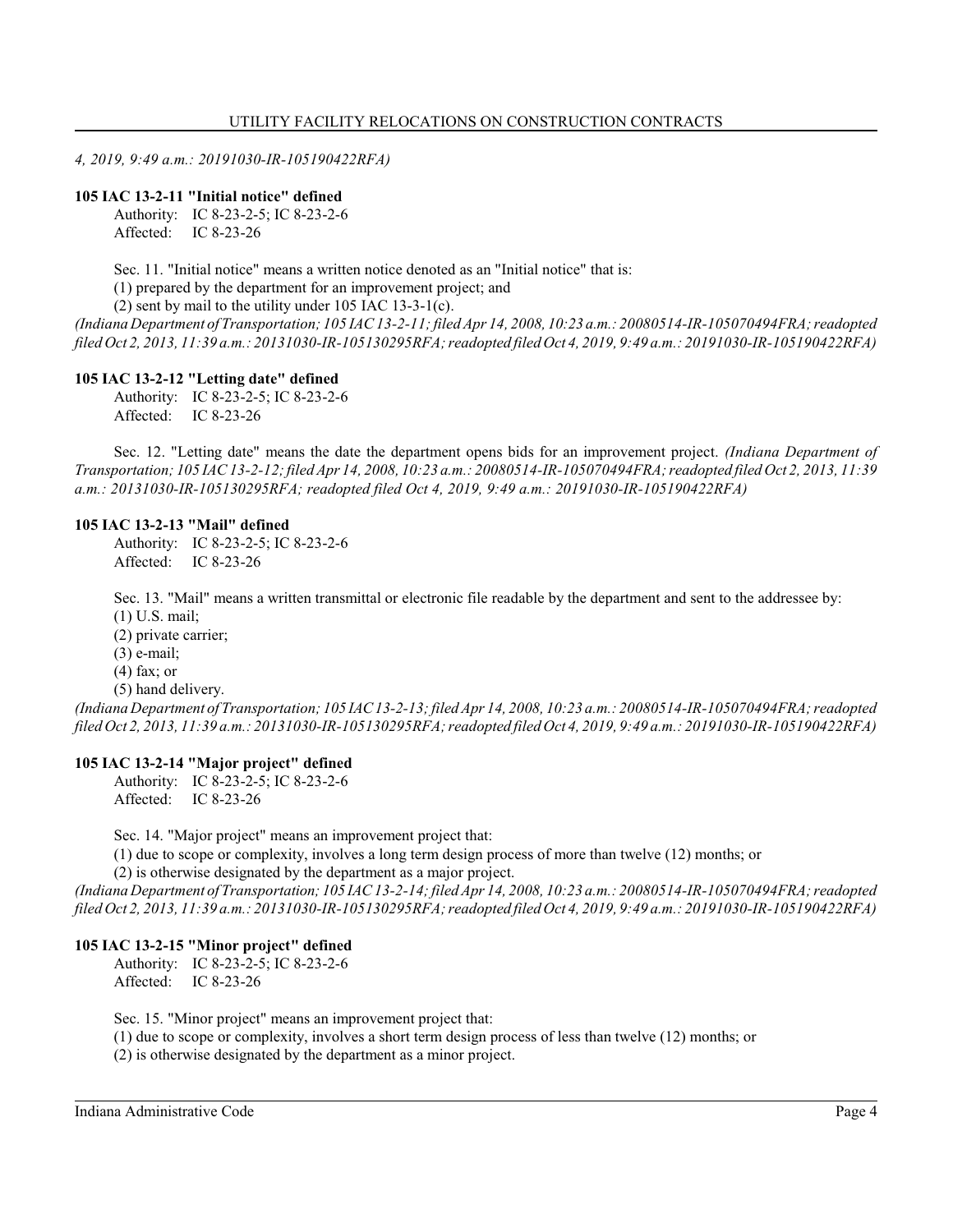*(Indiana Department of Transportation; 105 IAC 13-2-15;filed Apr14, 2008, 10:23 a.m.: 20080514-IR-105070494FRA; readopted filed Oct 2, 2013, 11:39 a.m.: 20131030-IR-105130295RFA; readopted filed Oct 4, 2019, 9:49 a.m.: 20191030-IR-105190422RFA)*

#### **105 IAC 13-2-16 "Project plan" defined**

Authority: IC 8-23-2-5; IC 8-23-2-6 Affected: IC 8-23-26

Sec. 16. "Project plan" means the plans for the improvement project suitable for the design of facility relocation that the department sends to the utility. *(Indiana Department of Transportation; 105 IAC 13-2-16; filed Apr 14, 2008, 10:23 a.m.: 20080514- IR-105070494FRA; readopted filed Oct 2, 2013, 11:39 a.m.: 20131030-IR-105130295RFA; readopted filed Oct 4, 2019, 9:49 a.m.: 20191030-IR-105190422RFA)*

## **105 IAC 13-2-17 "Ready for contract date" defined**

Authority: IC 8-23-2-5; IC 8-23-2-6 Affected: IC 8-23-26

Sec. 17. "Ready for contract date" means the date established by the department when all materials will be available for the preparation of contract documents for an improvement project. This date is subject to change depending on the actual progress of the design. *(Indiana Department of Transportation; 105 IAC13-2-17;filed Apr 14, 2008, 10:23 a.m.: 20080514-IR-105070494FRA; readopted filed Oct 2, 2013, 11:39 a.m.: 20131030-IR-105130295RFA; readopted filed Oct 4, 2019, 9:49 a.m.: 20191030-IR-105190422RFA)*

#### **105 IAC 13-2-18 "Utility" defined**

Authority: IC 8-23-2-5; IC 8-23-2-6 Affected: IC 8-23-26

Sec. 18. "Utility" means the owner of a facility. *(Indiana Department of Transportation; 105 IAC 13-2-18; filed Apr 14, 2008, 10:23 a.m.: 20080514-IR-105070494FRA; readopted filed Oct 2, 2013, 11:39 a.m.: 20131030-IR-105130295RFA; readopted filed Oct 4, 2019, 9:49 a.m.: 20191030-IR-105190422RFA)*

## **105 IAC 13-2-19 "Work plan" defined**

Authority: IC 8-23-2-5; IC 8-23-2-6 Affected: IC 8-23-26

Sec. 19. "Work plan" means a plan of the utility to carry out facility relocation to accommodate an improvement project. *(Indiana Department of Transportation; 105 IAC13-2-19;filed Apr 14, 2008, 10:23 a.m.: 20080514-IR-105070494FRA; readopted filed Oct 2, 2013, 11:39 a.m.: 20131030-IR-105130295RFA; readopted filed Oct 4, 2019, 9:49 a.m.: 20191030-IR-105190422RFA)*

# **Rule 3. Procedure**

## **105 IAC 13-3-1 Identification and notification**

Authority: IC 8-23-2-5; IC 8-23-2-6 Affected: IC 8-1-26-17

Sec. 1. (a) Each utility shall submit the following information about its authorized representative to the department in January of each year:

(1) Name.

- (2) Street address.
- (3) Mailing address.
- (4) Phone number.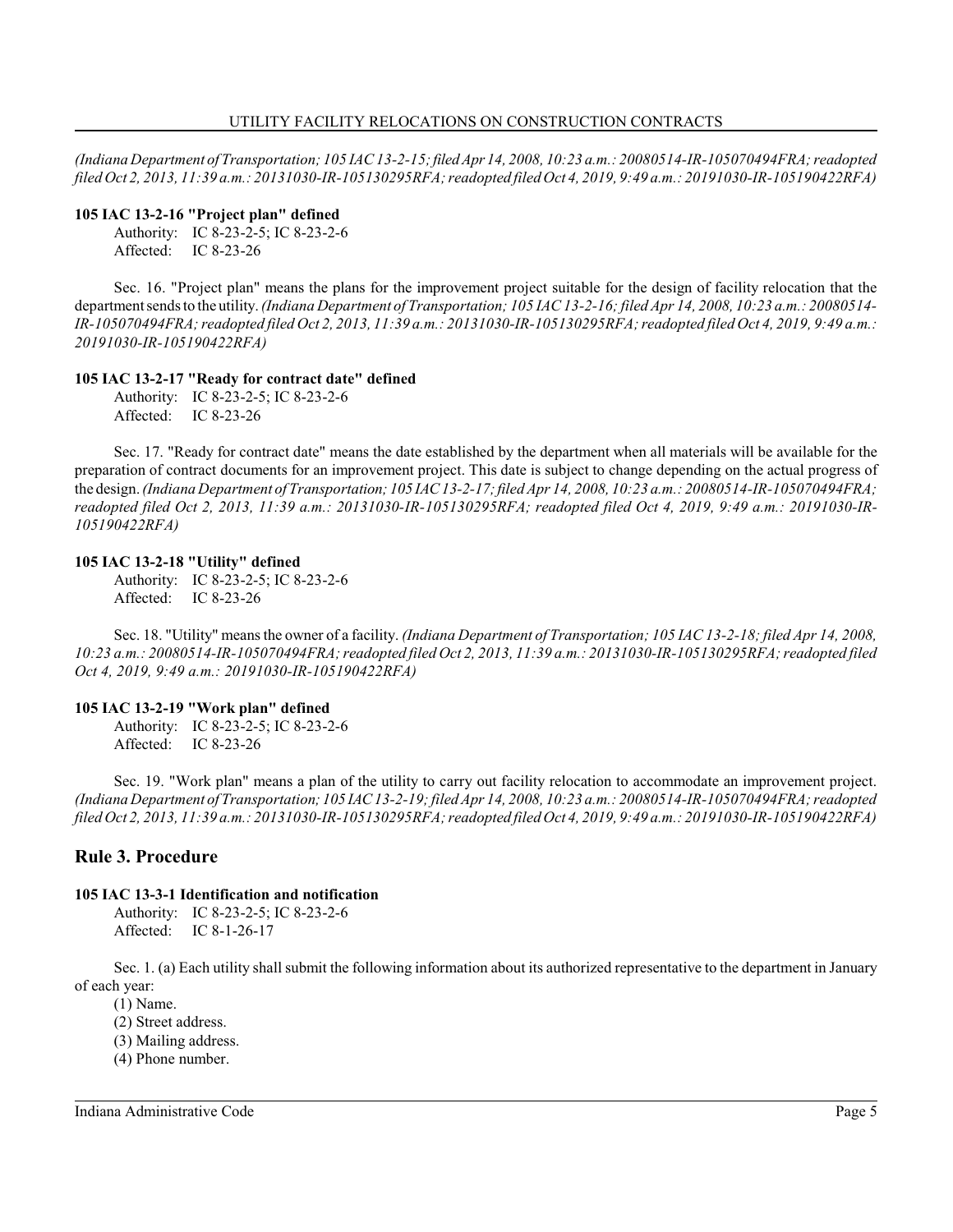(5) Fax number.

(6) E-mail address.

If any of the prescribed information changes, the department shall be notified within thirty (30) days.

(b) The department shall make a reasonable effort to do the following:

(1) Determine what facilities are located within the geographical limits of an improvement project. Efforts shall include, but

not be limited to, the following:

(A) Researching permit files.

(B) Reviewing map files maintained by the department.

(C) Investigating field conditions.

(D) Reviewing information provided by the Indiana Underground Plant Protection Service (IUPPS) or its successor organizations as described in IC 8-1-26-17(c).

(E) Contacting local government offices.

(2) Identify the name of each utility determined in subdivision (1).

(c) The department shall send by mail to the identified utility an initial notice of the proposed improvement project. A notice shall include the following:

(1) The name or route number, or both, of the highway.

(2) The geographical limits of the improvement project.

(3) A general description of the work to be done.

(4) The anticipated date an approved work plan will be needed.

(5) The anticipated ready for contract date of the improvement project.

(6) The name of the designer and other contact information, if available.

(7) The department's determination of whether the project is major or minor.

The department shall inform the utility of the latest anticipated dates with each notice.

(d) Within thirty (30) days after receiving the initial notice, the utility shall respond in writing to the department with a:

(1) description of the type and location of its facilities within the geographical limits of the proposed improvement project; or

(2) statement that the utility has no facilities within the geographical limits of the improvement project.

(e) Following the thirty (30) day period in subsection (d), the department may request through IUPPS for the utilities to locate their facilities that are within the geographical limits of the proposed improvement project in accordance with IC 8-1-26. The department and utility may agree on another mutually acceptable format or schedule for the exchange of this information. The department will measure and record the locations of the field markings.

(f) The department will list the utilities and identify the locations of all facilities identified in subsection (e) on one  $(1)$  or more plan sheets. *(Indiana Department of Transportation; 105 IAC 13-3-1; filed Apr 14, 2008, 10:23 a.m.: 20080514-IR-105070494FRA; readopted filed Oct 2, 2013, 11:39 a.m.: 20131030-IR-105130295RFA; readopted filed Oct 4, 2019, 9:49 a.m.: 20191030-IR-105190422RFA)*

# **105 IAC 13-3-2 Verification of existing facilities**

Authority: IC 8-23-2-5; IC 8-23-2-6 Affected: IC 8-23-2

Sec. 2. (a) The department shall send by mail to each utility a copy of the plan sheets identified in section 1(f) of this rule that shows all existing facilities known to the department that are within the:

(1) right-of-way of the improvement project; or

(2) geographical limits of the improvement project.

(b) Each utility shall do the following within thirty (30) days of receiving the plan sheets:

(1) Review the accuracy of the plan as to the location of its existing facilities.

(2) Declare in writing to the department whether the information is accurate or inaccurate.

(3) Detail in writing to the department any inaccuracies in the information.

Failure to reply within the allotted time shall be deemed verification that the information is accurate. *(Indiana Department of Transportation; 105 IAC 13-3-2; filed Apr 14, 2008, 10:23 a.m.: 20080514-IR-105070494FRA; readopted filed Oct 2, 2013, 11:39*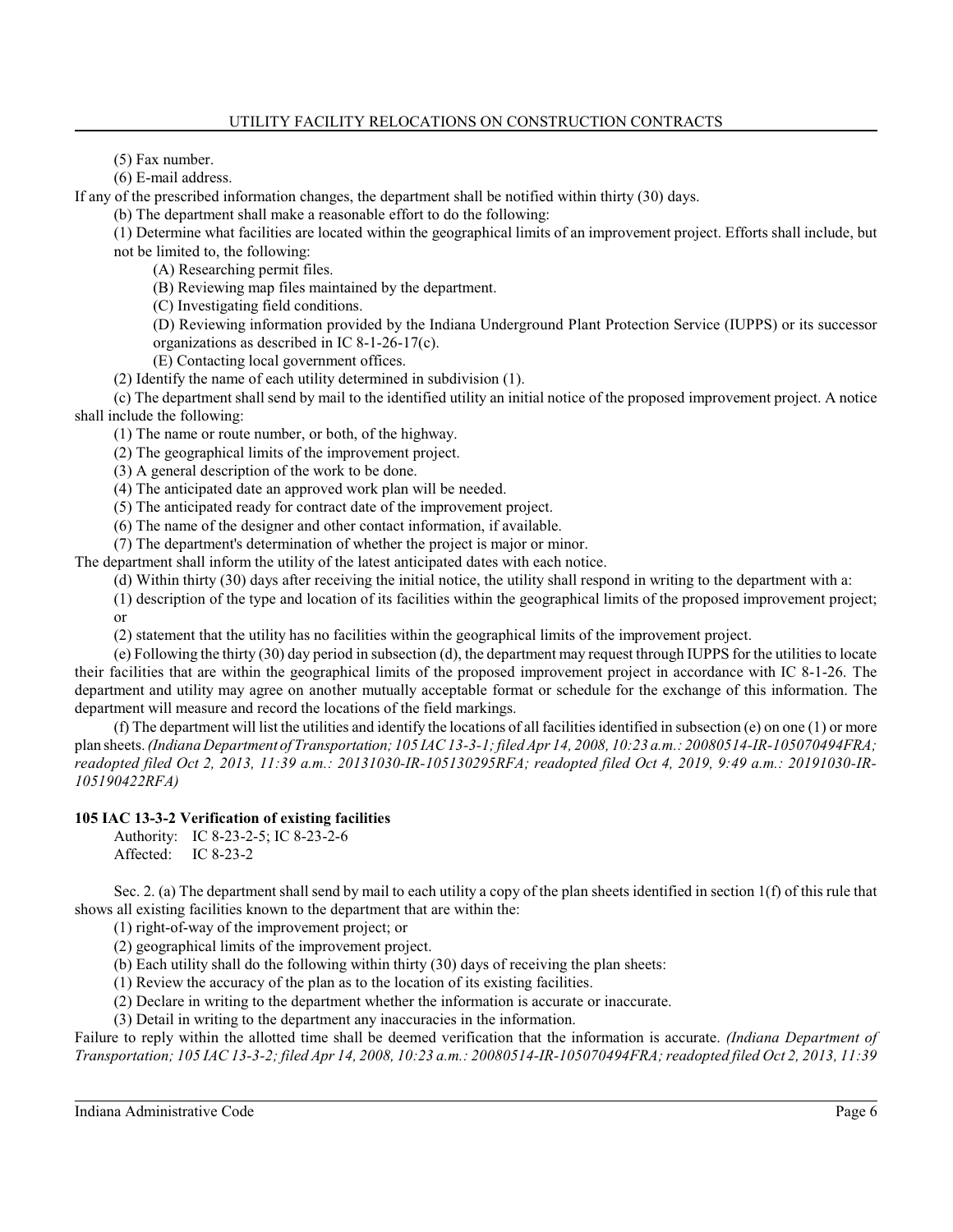*a.m.: 20131030-IR-105130295RFA; readopted filed Oct 4, 2019, 9:49 a.m.: 20191030-IR-105190422RFA)*

## **105 IAC 13-3-3 Work plan development**

Authority: IC 8-23-2-5; IC 8-23-2-6 Affected: IC 4-21.5-3

Sec. 3. (a) In conjunction with the mailing in section  $2(a)$  of this rule or as a separate mailing later, the department shall send by mail preliminary project plans to the involved utilities. After receiving the preliminary project plans, each utility shall do the following:

(1) Review the preliminary project plans.

(2) Declare in writing to the department whether there are or are not conflicts between its facilities and the improvement project.

(3) Detail in writing to the department any conflicts between its facilities and the proposed improvement project within:

(A) thirty (30) days for minor projects; or

(B) sixty (60) days for major projects.

Failure to reply within the allotted time shall be deemed an indication of no conflicts. In the event of conflicts, the utility may recommend design changes for the improvement project to minimize utility costs or delays. The department will review the recommended changes and implement the changes where appropriate.

(b) After completion of the preliminary project plan development, the department will proceed with the development of final project plans for the improvement project. The department shall send by mail to the utility a copy of the preliminary final project plans for the improvement project, generally before those plans are complete, but which shall have sufficient detail to allow the preparation of the utility work plan. The utility shall use the preliminary final project plans to develop and provide to the department its work plan. A work plan shall be submitted:

(1) whether or not any facility relocations are required; and

(2) within:

(A) sixty (60) days after receiving the preliminary final project plans for a minor project; and

(B) one hundred twenty (120) days after receiving the preliminary final project plans for a major project.

If a utility or the department determines there is a potential for conflict between work plans, the department will schedule a meeting. The department and the affected utilities will attend to coordinate the work. An additional thirty (30) days will be allowed to furnish the work plan if coordination is required with another utility or utilities. Additional time may be allowed by the department for unusually complex or extensive facility relocations, but not more than one hundred eighty (180) days.

(c) The work plan shall include the following:

(1) A narrative description of the facility relocation that will be required.

(2) A statement whether the facility relocation is or is not dependent on work:

(A) to be done by:

(i) another utility; or

(ii) the department or contractor; or

(B) on the acquisition of additional right-of-way;

with a description of that work.

(3) A statement whether the utility is or is not willing to allow the contractor to do the required work as part of the highway contract.

(4) The:

(A) earliest date when the utility could begin to implement the work plan; and

(B) number of days to complete the required work.

(5) The expected lead time in days to:

(A) obtain any required permits;

(B) obtain materials;

(C) schedule work crews; and

(D) obtain the necessary additional right-of-way.

(6) A drawing of sufficient detail and scale to show the proposed location of the facility relocation.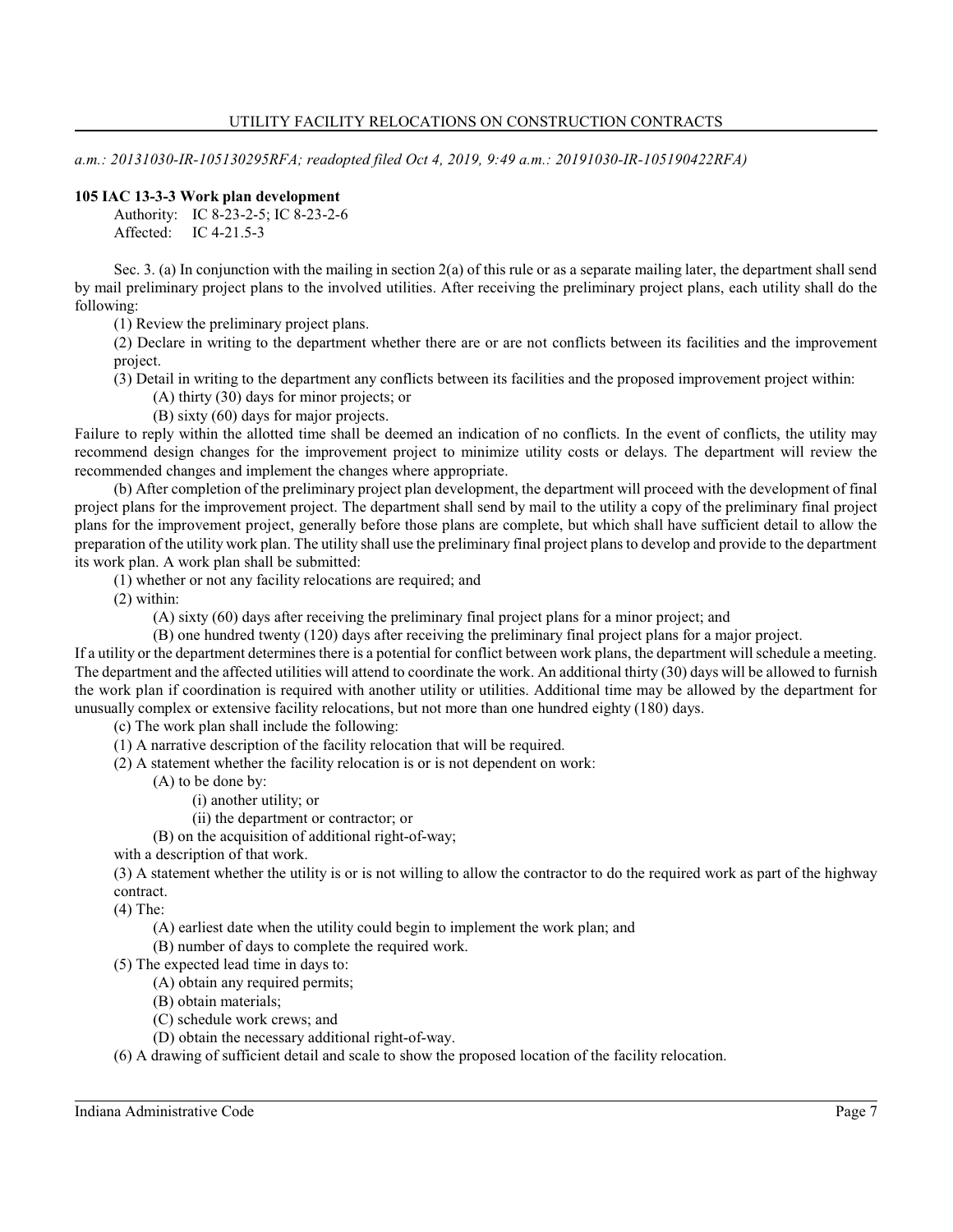(d) For work that the utility is entitled to be compensated by the department, in addition to the items specified in subsection (c), the work plan shall include a cost estimate for the facility relocation including appropriate credits for betterments and documentation of easements and compensable land rights.

(e) The department shall review the work plan to ensure that it:

(1) is compatible with:

- (A) department permit requirements;
- (B) the project plans;
- (C) the construction schedule; and
- (D) other utility relocation work plans; and

(2) has a reasonable:

- (A) relocation scheme; and
- (B) cost for compensable work.

(f) If the work plan submitted by the utility is not compatible or reasonable, the department shall notify the utility by mail as soon as practicable. The utility shall submit a revised work plan within thirty (30) days of receipt of the notification by the department. The department shall review the revised work plan, and, if the work plan is still not compatible or reasonable, the department will prepare an alternative work plan for submission to the utility. Within thirty (30) days of receipt by the utility of the alternative work plan, the utility may accept the alternative work plan or request, in writing, specific changes. The department shall review any requested changes to the alternative work plan. The department shall adopt a final work plan that considers the interests of the utility, contractor, and public, to ensure safety and reliability of the utility facilities and the highway and avoid the imposition of unnecessary and unreasonable costs. The final work plan adopted by the department will be:

(1) the approved work plan; and

(2) considered a final agency action, subject to appeal under IC 4-21.5-3.

(g) A highway utility agreement, if required, shall be executed at this time.

(h) The department shall notify the utility by mail as soon as practicable when the final work plan is approved. *(Indiana Department of Transportation; 105 IAC 13-3-3; filed Apr 14, 2008, 10:23 a.m.: 20080514-IR-105070494FRA; readopted filed Oct 2, 2013, 11:39 a.m.: 20131030-IR-105130295RFA; readopted filed Oct 4, 2019, 9:49 a.m.: 20191030-IR-105190422RFA)*

## **105 IAC 13-3-4 Construction**

Authority: IC 8-23-2-5; IC 8-23-2-6 Affected: IC 8-23-2

Sec. 4. (a) The department shall notify the utility by mail not less than thirty (30) days before the utility is required to begin the implementation of the approved work plan. The utility shall acknowledge the notification by mail within fifteen (15) days.

(b) The department will include or reference a copy of each approved work plan in the highway contract.

(c) If an approved work plan is dependent on work by the contractor, the contractor shall do the following:

(1) Provide the department and the utility a good faith notice not less than fifteen (15) days before the contractor's work is expected to be complete and ready for the utility to implement its work plan.

(2) Follow up with a confirmation notice to the department and the utility not less than five (5) days before the contractor's work will be complete so that the utility may implement the work plan.

(d) The utility shall notify the department and contractor, if identified, as follows:

(1) At least five (5) days before beginning fieldwork within the right-of-way.

(2) When the work is complete.

(e) The notifications under subsection (d) may be verbal but must be confirmed in writing within five  $(5)$  days of starting work and within five (5) days of completing the work. *(Indiana Department of Transportation; 105 IAC 13-3-4; filed Apr 14, 2008, 10:23 a.m.: 20080514-IR-105070494FRA; readopted filed Oct 2, 2013, 11:39 a.m.: 20131030-IR-105130295RFA; readopted filed Oct 4, 2019, 9:49 a.m.: 20191030-IR-105190422RFA)*

## **105 IAC 13-3-5 Work plan revisions**

Authority: IC 8-23-2-5; IC 8-23-2-6 Affected: IC 8-23-2